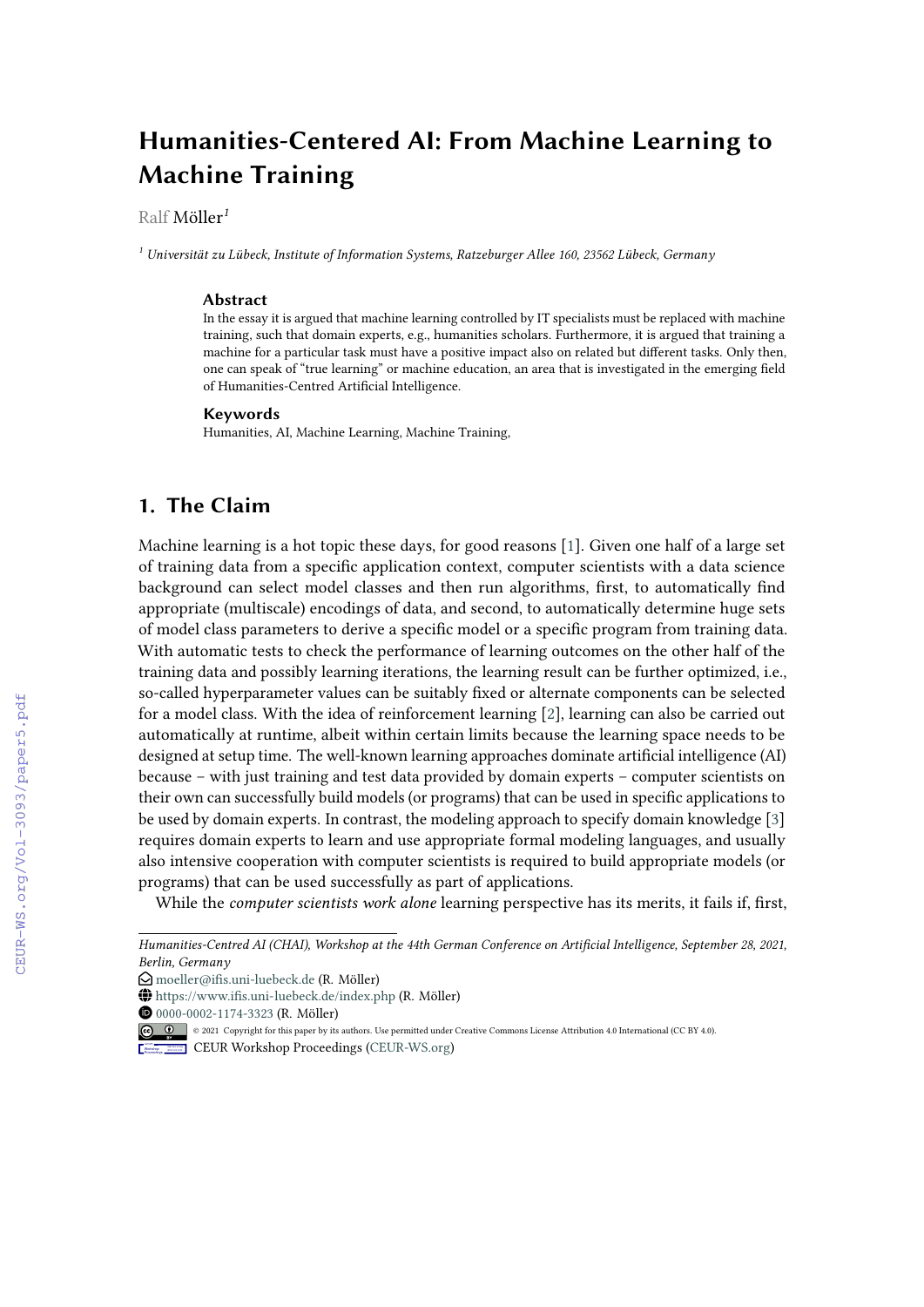a very useful declarative model for a certain problem context is already well-established in the domain (but possibly unknown to computer scientists) and reconstructing the model by learning will produce subordinate results, or, second, the final goal of the learning process is not known in advance, i.e., a system is to be constructed that is initially configured using machine learning, and then used to carry out certain tasks, with subsequent adaptations required by the application context. Adaptations are usually not foreseeable in the beginning such that it would hardly be possible to set up a respective reinforcement mechanism at system design time. While it might be possible to incrementally specify sets of new training data and then restart machine learning processes, computer scientists remain in the loop all the time this way. Computer science expertise is a scarce resource, however. Thus, we argue that domain experts need to be enabled to control the learning process themselves. Most domain experts will, however, not be IT experts, and it is considered doubtful that often-discussed concepts for ensuring (or improving) data literacy for domain experts will ever work in practice.

The claim is that next-generation AI has the enormous potential to overcome today's computer-science perspective of system design by machine learning (including adaptation by reinforcement) and should move towards a much more powerful paradigm of systems being *trained* by domain experts in a determined way. While initial machine learning, possibly with incremental improvements by reinforcement w.r.t. a spectrum that is foreseen at design time (current AI perspective) is indeed possible and useful, the domain-expert training perspective is required to cope with adaptation requirements occurring in almost all serious applications of intelligent systems in real world contexts.

### **2. From Machine Learning to Machine Training**

Let us consider an information retrieval (IR) scenario in a humanities research context. Current IR systems are not tailored towards a specific domain, which is good on the one hand as the engines are indeed quite versatile then. On the other hand, the catch is that current IR engines can hardly be tailored by its users, e.g., humanities scholars to fulfill specific needs. Nextgeneration AI should enable scholars, as examples for non-IT-specialists, to train intelligent systems on the job.

Providing a set of documents as a reference library and, in addition, a query string, will allow the intelligent agent [\[4\]](#page-3-0) behind a search engine, first, to focus on documents in the respective repository that match the search string and, second, to relate documents to similar or complementary reference library documents by exploiting, e.g., topic models [\[5\]](#page-4-0). Given reference library documents selected in beforehand by a scholar, the agent is trained w.r.t. topic models and, possibly, w.r.t. interesting datasets that are referred in the documents of the reference library. Thus, not only documents can be found, but also related datasets, be they similar or complementary. If the reference library is extended (or adapted) the agent can explain the corresponding changes of result sets w.r.t. changes in the result of previous queries. This way, the trainer, namely the humanities scholar, can directly see the effect of providing a reference library. In the case of humanities research, this kind of training to build topic models will enable the search agent underneath to also compare heterogeneous datasets based on the association of the datasets with the papers that discuss or describe them.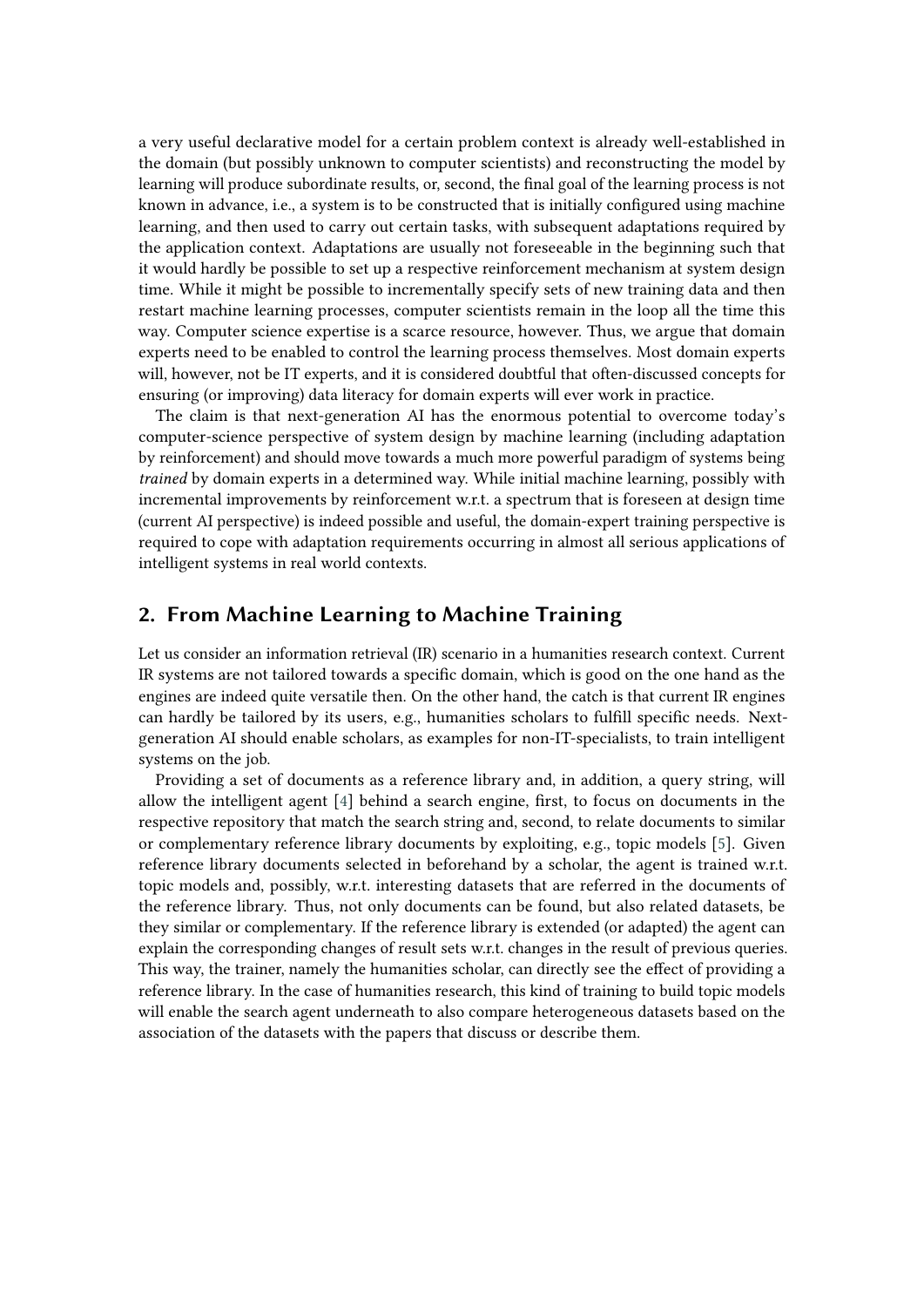## **3. Long-Term Perspective: From Machine Training to Machine Education and True Learning**

In general, we assume that the agent manages to exploit the directives of humanities scholars by updating an internal model  $M$ , a search string and a topic model in the example above. With new documents provided as an extension to the reference library, the model  $M$  is converted into a new model  $\mathcal{M}'$ . With the updated  $\mathcal{M}'$ , the notion of relatedness between documents is adapted. While this is an important effect, it is merely a local effect, namely an effect on the effectiveness of topic-based information retrieval. Local effects on a single model define the standard learning mode on which many, if not all, artificial intelligence learning scenarios are based. Transforming M into M' via machine training can, however, hardly be seen as *education* because the learning effect is indeed visible only for the model of a very specific task that the agent carries out. The question is: How can updates to the reference library and the corresponding improvements in IR via an updated model  $\mathcal{M}'$  be exploited to positively affect the fulfillment of other goals the agent might be given, that is, other goals alongside IR goals? On the other hand, if other models not related to information retrieval are updated, this should indeed also have effects on information retrieval. Only if (significant) effects of the update of a goal-specific model  $M$  to  $M'$  on other goals were achieved, machine training would be effective in the long run, and only then we can talk about *education*. Thus, being *educated* requires that training w.r.t. a specific task (or goal) also has some (positive) impact on other tasks (or goals) of the agent, which is the intrinsic idea of *education*. Learning resulting in education is called true learning. The question is: how can this be achieved?

To solve the tasks assigned to it an agent uses algorithms for solving problems defined on a model to be used for a task. To be more precise, usually the problems are defined w.r.t. the interpretation  $\mathcal{I}(\mathcal{M})$  of the model M. The function  $\mathcal{I}$  defines the semantics of the model, and we write  $\mathcal{M}^{\mathcal{I}}$  instead of  $\mathcal{I}(\mathcal{M})$  for brevity. Please note that the semantics given by  $\mathcal I$  is just used to define computational problems, there is no need to compute the value  $\mathcal{I}(\mathcal{M})$ , which might even be infinite. A small example is appropriate here.

Let us assume that  $\mathcal{M}_{\tau_1}$  is a search string plus a topic model as indicated above. Both are used to specify an information need in an information retrieval task  $\tau_1.$  In this case,  $\mathcal{M}_{\tau_1}^{\mathcal{I}}$  is the set of documents from a repository that match the search string  $\mathcal{M}_{\tau_1}$  and the topic model. An (inference) problem is to check whether a given document  $d$  found in the repository is in  $\mathcal{M}_{\tau_1}^{\mathcal{I}}$  (relevance decision problem  $d\in \mathcal{M}_{\tau_1}^{\mathcal{I}}$ ). Checking the relevance decision problem for all documents  $d$  in a repository and returning all  $d$  for which this is the case, is called the information retrieval problem. The information retrieval problem is used to formalize task  $\tau_1{}^1$  $\tau_1{}^1$  $\tau_1{}^1$ .

Let us further assume that for (or while) carrying out another task  $\tau_2$ , new knowledge about synonyms for words is made available to the agent via training, i.e., another model  $\mathcal{M}_{\tau_2}$  is extended (or adapted) to obtain  $\mathcal{M}'_{\tau_2}$ . If the effect of training an agent w.r.t. a task  $\tau_2$  by transforming  $\mathcal{M}_{\tau_2}$  into  $\mathcal{M}'_{\tau_2}$  is to be called education, we must make sure that the change to  $\mathcal{M}_{\tau_2}$  by learning is also effective for problem solving used for carrying out other tasks, information retrieval  $\tau_1$  say. We now assume that formal problems used to solve  $\tau_1$  are defined w.r.t.  $\mathcal{M}_{\tau_1}^{\mathcal{I}}$  as indicated above. Since  $\mathcal{M}_{\tau_1}^{\mathcal{I}}$  is not changed, or the change of  $\mathcal{M}_{\tau_2}$  into  $\mathcal{M}_{\tau_2}'$  to be

<span id="page-2-0"></span><sup>&</sup>lt;sup>1</sup>We neglect ranking here.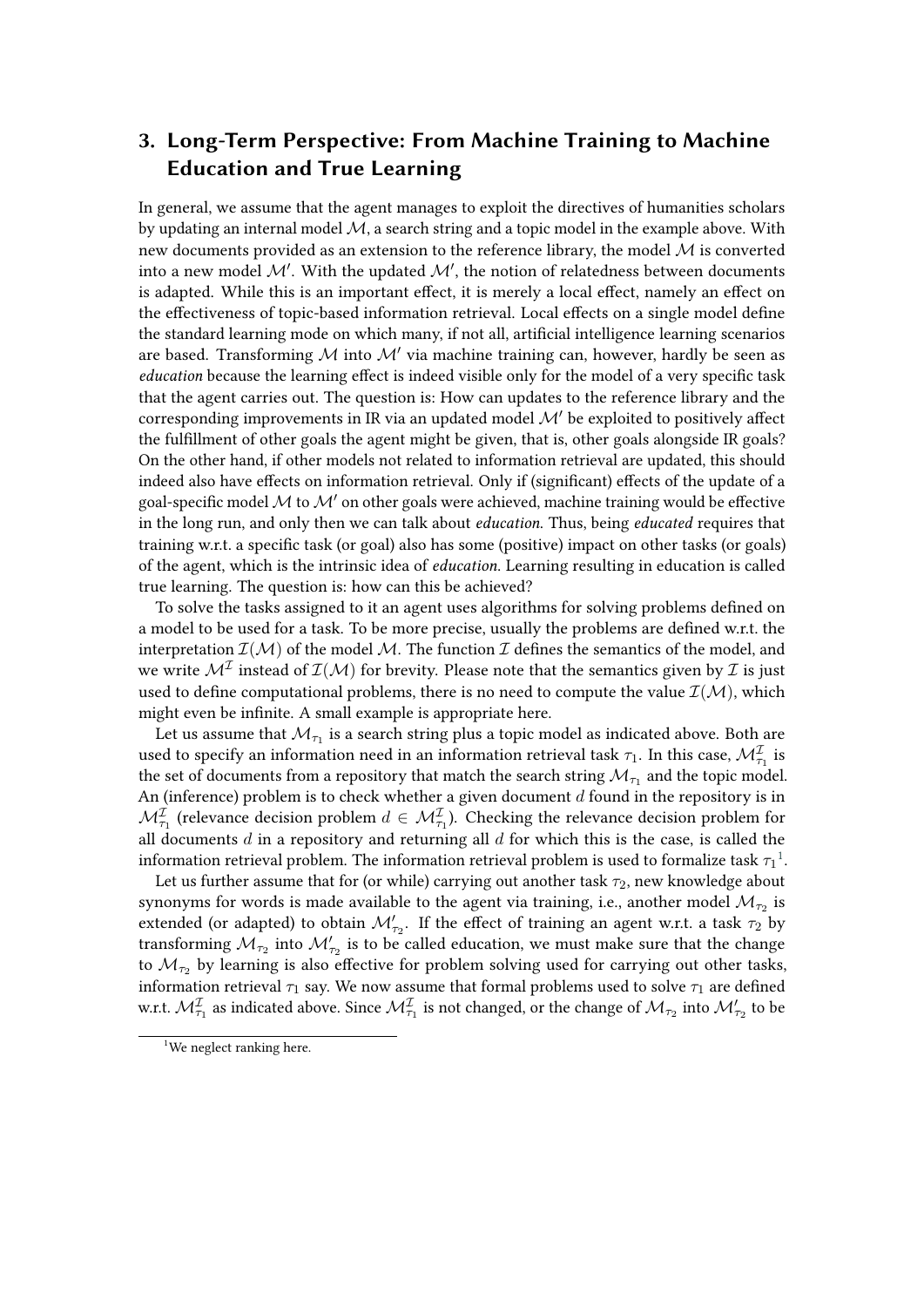effective on  $\tau_1$  the change must indeed have an influence on the interpretation  $\mathcal I$  used to define the information retrieval problem. In contrast to standard learning processes that transform  $\mathcal{M}_{\tau_2}$  into  $\mathcal{M}'_{\tau_2}$ , education processes should not only transform  $\mathcal{M}_{\tau_2}$  into  $\mathcal{M}'_{\tau_2}$  but should also transform  ${\cal I}$  into  ${\cal I}'$ . Now, if  ${\cal I}$  was transformed into  ${\cal I}'$ , this would mean that knowledge about synonyms acquired for task  $\tau_2$  is used for the information retrieval task  $\tau_1$ . Indeed, when now  $\mathcal I'$  is used in problems for  $\tau_1$ , we still have  $\mathcal M_{\tau_1}$  but need to deal with  $\mathcal M_{\tau_1}^{\mathcal I'}$  that possibly denotes a larger (or adapted) set of documents. Changing  $\mathcal{M}_{\tau_2}$  into  $\mathcal{M}'_{\tau_2}$  can be seen as *education* when, as a by-product,  ${\cal I}$  is transformed into  ${\cal I}'$  and then  ${\cal I}'$  is used further on to adapt the semantics of the unchanged model  $\mathcal{M}_{\tau_1}$  used in the IR task  $\tau_1$ . This is what we have in mind when talking about *educating by training* and *true learning*. Algorithms for solving the information retrieval problem problems based on  $\mathcal{I}'$  need to be automatically adapted to *realize*  $\mathcal{I}'$ , and it is all but clear how this can be accomplished.

#### **4. True Learning in the Humanities**

In the use of digital libraries, where humanities scholars often have to choose from a variety of search criteria, not only do problems arise in users' choice of effective criteria, but users are also characterized by different personas [\[6\]](#page-4-1). That is, the same information need exists for the different personas, but the model interpretation  $\mathcal{M}^{\mathcal{I}}$  varies and leads to different results for the classical approaches such as retrieving the goal-specific model  $\mathcal M'$  from  $\mathcal M$ , although the results should be the same here. The problem of identifying the interpretation needs of humanities scholars via personas has so far been attempted to be solved via approaches such as information seeking [\[7\]](#page-4-2). However, as argued above, it is a form of machine training which has the previously identified personas as input.

True learning is, for example, to identify the personas based on  $\mathcal I,$  and then transform  $\mathcal I$  to  $\mathcal I'$ to identify the information need of the humanities scholars. Another approach for true learning in the Humanities is, for example, to identify the humanities scholars' context, which could be represented as  ${\cal I}$  initially. In addition,  ${\cal I}$  and the search string  ${\cal M}'_\tau$  must be treated differently in the field of the Humanities than in classical information retrieval approaches because the human understanding of a term and the treatment of the same term by the computer is different [\[7\]](#page-4-2).

We argue, however, that artificial intelligence must evolve into the direction illustrated above to support true learning while still being beneficial [\[8\]](#page-4-3), a direction that is investigated in the new field of *Humanities-Centred Artificial Intelligence* (CHAI).

### **References**

- [1] A. V. Joshi, Machine Learning and Artificial Intelligence, Springer, 2020.
- [2] R. Sutton, A. Barto, Reinforcement Learning: An Introduction (2nd Ed.), MIT Press, 2018.
- [3] C. M. Bishop, Model-based machine learning (2012). doi:[10.1098/rsta.2012.0222](http://dx.doi.org/10.1098/rsta.2012.0222), 371(1984).
- <span id="page-3-0"></span>[4] S. Russell, P. Norvig, Artificial Intelligence: A Modern Approach (4th Edition), Pearson, 2020.